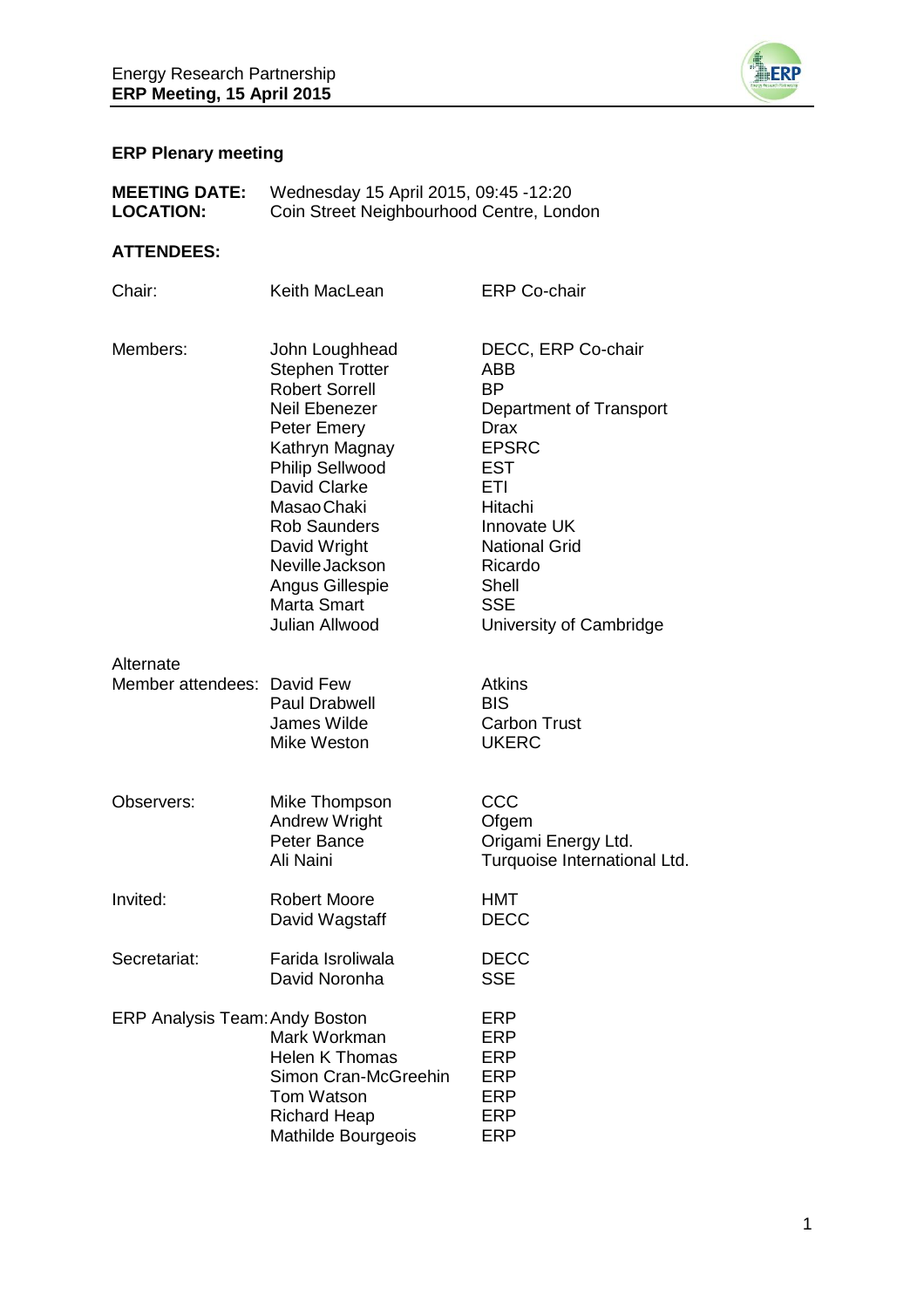

## **1. Chair's introduction**

Apologies were noted from: John Miles, ARUP, Martin Grant (Atkins, with David Few in attendance), Carl Arntzen (Bosch Thermo technology Ltd.), Tom Delay (Carbon Trust, with James Wild in attendance), Miles Elsden (DfT, with Neil Ebenezer in attendance), Duncan McLaren (Friends of the Earth Scotland), Derek Grieve (GE), Sue Ion (Royal Academy of Engineering), Margaret McGinlay (Scottish Enterprise), and Ron Loveland (Welsh Government).

Guests at the meeting were welcomed and included: Robert Moore - HMT and David Wagstaff – DECC, for a joint guest presentation of a new project idea on Heat; Ali Naini – Turquoise International Ltd, attending as an observer and potential candidate for the VC/Finance representative on ERP.

Changes to ERP representatives were also noted as: Paul Drabwell , who is representing BIS until a new CSA is in place; David Wright from National Grid now that Nick Winser has retired; and Kathryn Magnay, Head of Energy at EPSRC now that Alison Wall has changed roles.

Members were informed that due to the pre-election period known as "purdah", ERP's publicsector attendees would only be able to provide factual explanations of current Government policy, statements and decisions.

Minutes of the January 2015 meeting were approved and Members were reminded that (as with all previous minutes) these would be uploaded onto ERP website, thus becoming public domain.

The key objectives of the plenary meeting were outlined as follows:

- i. Ascertain key findings from Phase 1 of the Energy options for Transport project;
- ii. Highlight the conclusions of the Community Energy report;
- iii. Discuss future topic areas for the ERP analysis team and Members' thoughts regarding ERP's impact.

## **2. Energy Options for Transport**

This session aimed to a) include an update of findings from Phase 1 of the project and b) seek Members' views on the direction of Phase 2. As Chair of the Transport project work, Neville Jackson thanked the Analysis Team and Steering Group members for their work. He informed Members that with the project currently at the end of stage 1, some of the main issues were now familiar, such as *'where is the best place to get hydrogen from?'*, or *'what model changes can be introduced for particular impacts?'*

Tom Watson went on to highlight the objectives of the project stating that it was a high-level overview of the potential trade-offs required, which laid the groundwork for Phase 2.

The presentation first looked at some examples of mode-switching to reduce carbon emissions. It was shown that some beneficial switches (e.g. doubling train journeys or cycling) had only a limited impact on emissions due to the dominance of road transport. Main conclusions were that:

- Mode Switching has a role, but some contributions are small, and larger contributions tend to be limited by factors such as infrastructure.
- Fuel switching for non-road modes supported the conclusion that emission reductions would be relatively small and relatively expensive.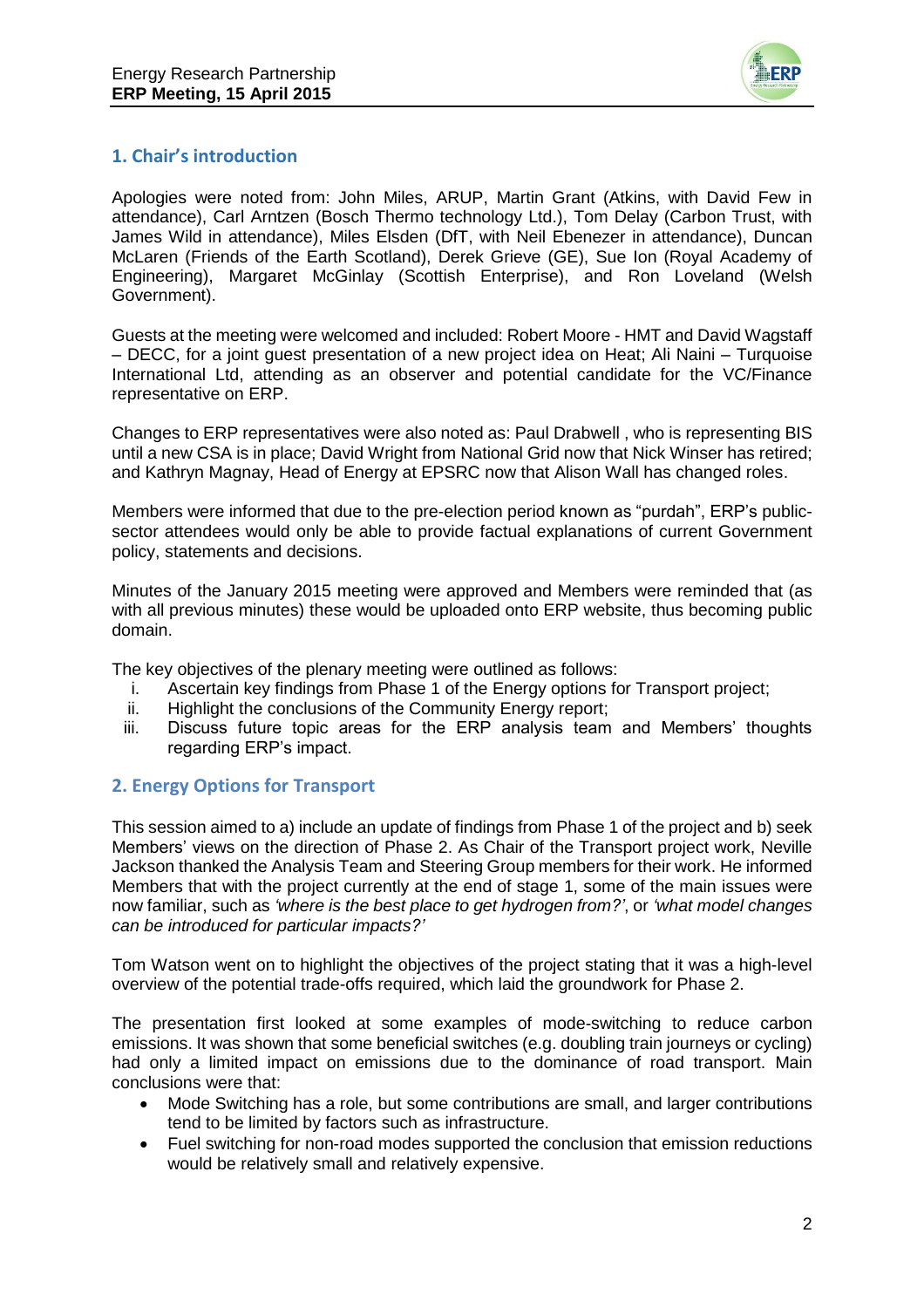

- There were large variations when mapping the confidence and impact values of alternative fuels and new technologies;
- Volumetric fuel energy density is very important for heavy duty road vehicles, ruling out options suitable for lighter vehicles such as batteries.
- It was important to take account of other significant issues facing the transport sector (e.g. such as air quality, vehicle size and flexibility of operation) and interactions with the energy sectors (e.g. demand for energy sources, use of infrastructure, etc.).

Tom concluded that Phase 2 would be presented at the ERP Plenary Meeting on 14 October, and would consider the best use for energy sources. Scenarios would present a broad approach and would be based around inputs rather than goal-seeking or cost-optimising characteristics for strategic decisions.

- Members were then invited to provide comments and further steer regarding the direction of Phase 2. These included: Clarity is needed for the role of international aviation, as the Climate Change Act and Carbon Budgets may treat this differently.
- It would be useful to establish baseline pre-assumptions for energy demand and emissions, by drawing on historic trends, largely through changes in technology (i.e. improved efficiency). This could test the assumption of whether to continue seeking changes in technology as opposed to fuels.
- It was asked whether future infrastructure would be compatible with transport needs and whether the focus of Phase 2 should be on preparing for new technologies, or on carbon reduction from engine efficiency and use of biofuels.
- The report should start with identifying the scope (i.e. what is/not included).
- Controversial issues (e.g. regarding biofuels and land use) should be referred to in a careful and balanced manner.
- In terms of fuel efficiency of internal combustion engines, it was noted that more was still to come, especially in the heavy duty sector: demand for road fuels was falling in some European countries.
- The benefits (or current lack of benefits) of electrification should be made clear and analysis of previous trends regarding weight and potential for light-weighting of cars should be included and ensure this process is congruent with a decarbonised grid.
- As efficiency improves, embedded emissions of vehicles become more important this should be referred to in the report, without expanding scope too much.
- Members advised that Phase 2 should look at energy options in a lower demand future, and how to categorise UK transport for analysis.
- It was suggested that globally and regionally different options are being taken up (e.g. practises in London differ to those in the North of Scotland). Furthermore, it is predicted that, by 2050, 80% of UK residents will live in cities.
- Social science could assist with understanding demand i.e. what cars do people actually want to drive, attitudes to vehicle ownership have changed (drop in young people getting licenses, more car sharing, autonomous vehicles etc.)
- ERP's role in understanding what technologies enable us to do should not result in neglecting considerations of behavioural changes required.
- Other discussions included that: Phase 2 should include indicative costs to help policy makers, and that perhaps the use of other analysis could pick up any small effects from new technologies.
- The report should not ignore incremental changes options that could help with issues that are currently small could have large impacts in future if they turn out to be relevant to other issues. Similarly, smaller contributions (e.g. bicycles in place of cars) are important and can add up to give a large contribution.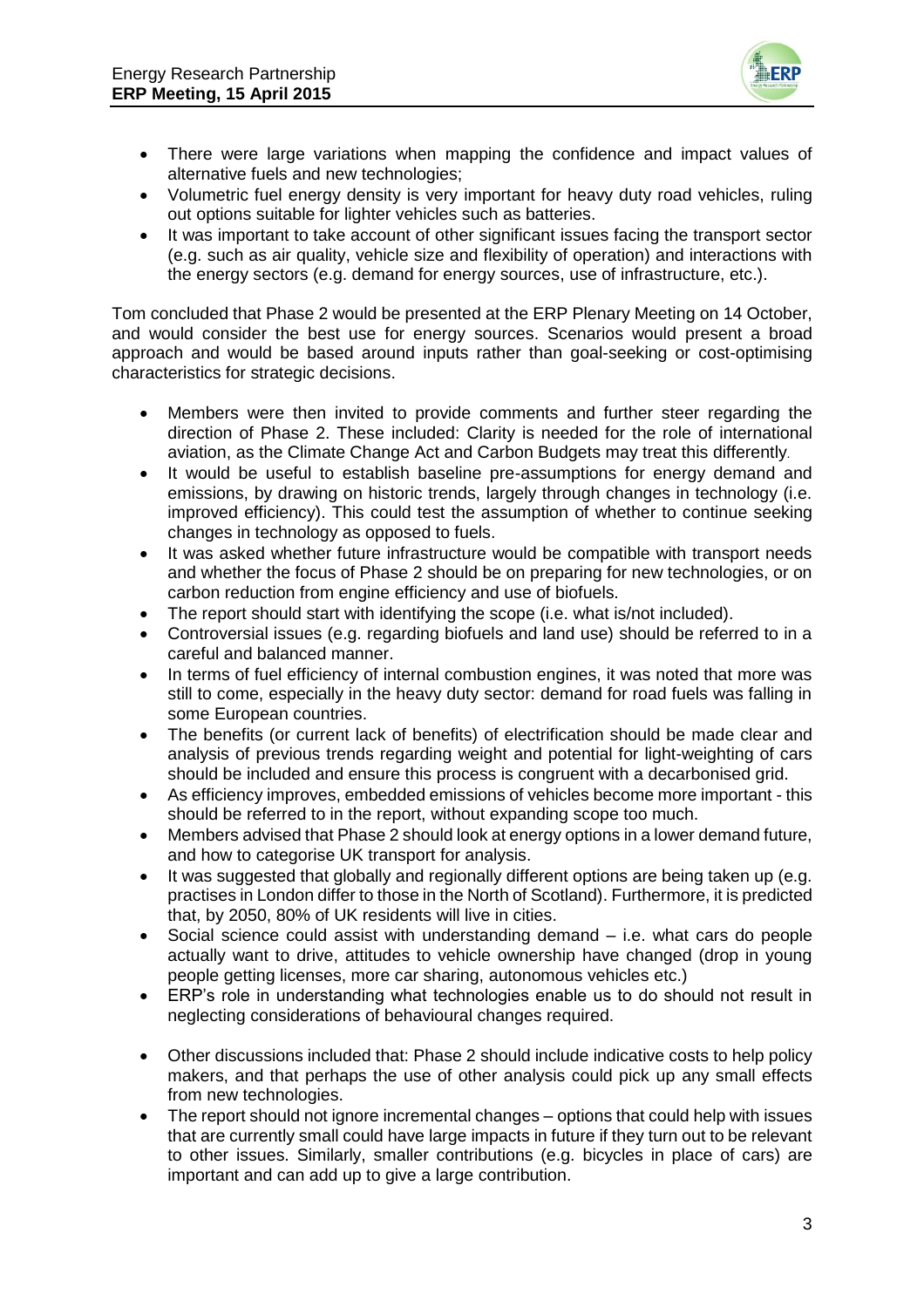

 Looking into ammonia and its impact – in response, the Steering Group were aware, but limited time and the broadness of the remit meant a slightly constrained scope.

Neville Jackson re-emphasised the project scope needed to be kept under control. The study would aim to look initially at a mix between low carbon fuels and energy efficiency and address other comments where possible. Big potential changes by 2040 mean that not all issues will be addressed and energy sources and demand will need to be the main focus.

Keith MacLean concluded, noting two important questions to include within the report:

- 1) Changes driven by consumer demands that are in turn driven by regulatory tools: how to change behaviour in future, especially market pull for different technology?
- 2) What will the supporting infrastructure be to support new technology and new fuels for transport?

## **3. Community Energy (highlights)**

Simon Cran-McGreehin updated the Members on the final conclusions of the report and invited comments on the five recommendations for new research. In summary:

- Two recommendations were based around looking into forecasts and assessments of community energy projects:
	- o DECC and Devolved Administrations should develop recommended approaches for monitoring and evaluating CE projects, and for use in business cases for proposed projects
	- o DECC and Devolved Administrations should develop guidance for decisionmakers for assessing CE in holistic & co-ordinated manner
- Two recommendations aimed to encourage uptake of trial projects to inform policy and to develop products and services that would be of use in future:
	- o CE support groups should develop a database of community groups to participate in trials of technology and services
	- o DECC and Ofgem should plan trials of alternative arrangements for local energy with appropriate funding and commensurate regulatory requirements
- The last recommendation looked into closing the "virtuous circle" whereby community energy can cause multiple benefits, by improving delivery of benefits:
	- o DECC & Devolved Administrations should identify routes by which community energy groups could receive tailored advice and delegate tasks

Feedback on the report and its recommendations included:

- The report could clarify challenges for heat, by asking whether we are missing answers to the challenges faced in terms of community projects. In response, Simon noted that most projects are for electricity, with heat being less developed. However, the report is relevant for heat as well, as many issues are common to heat *and* electricity, but edits will be made to emphasise heat more.
- The report should focus not just on technologies, but also on the role of market places (e.g. peer to peer) and market enablers (e.g. ICT, and financial engineering).
- The Energy Saving Trust is working to develop the evidence base for Community Energy, and is providing toolkits for community energy projects.
- Adding a paragraph on the benefits of community energy would strengthen the report. One member emphasised how hard it is to get concrete costs and benefits relating to community energy; for example, one benefit that customers can seek is greater control of the energy system.
- Innovate UK has funded 14 projects recently, looking at integrating local generation and demand side response, which encourages broader thinking around energy (crossvectors not just electricity).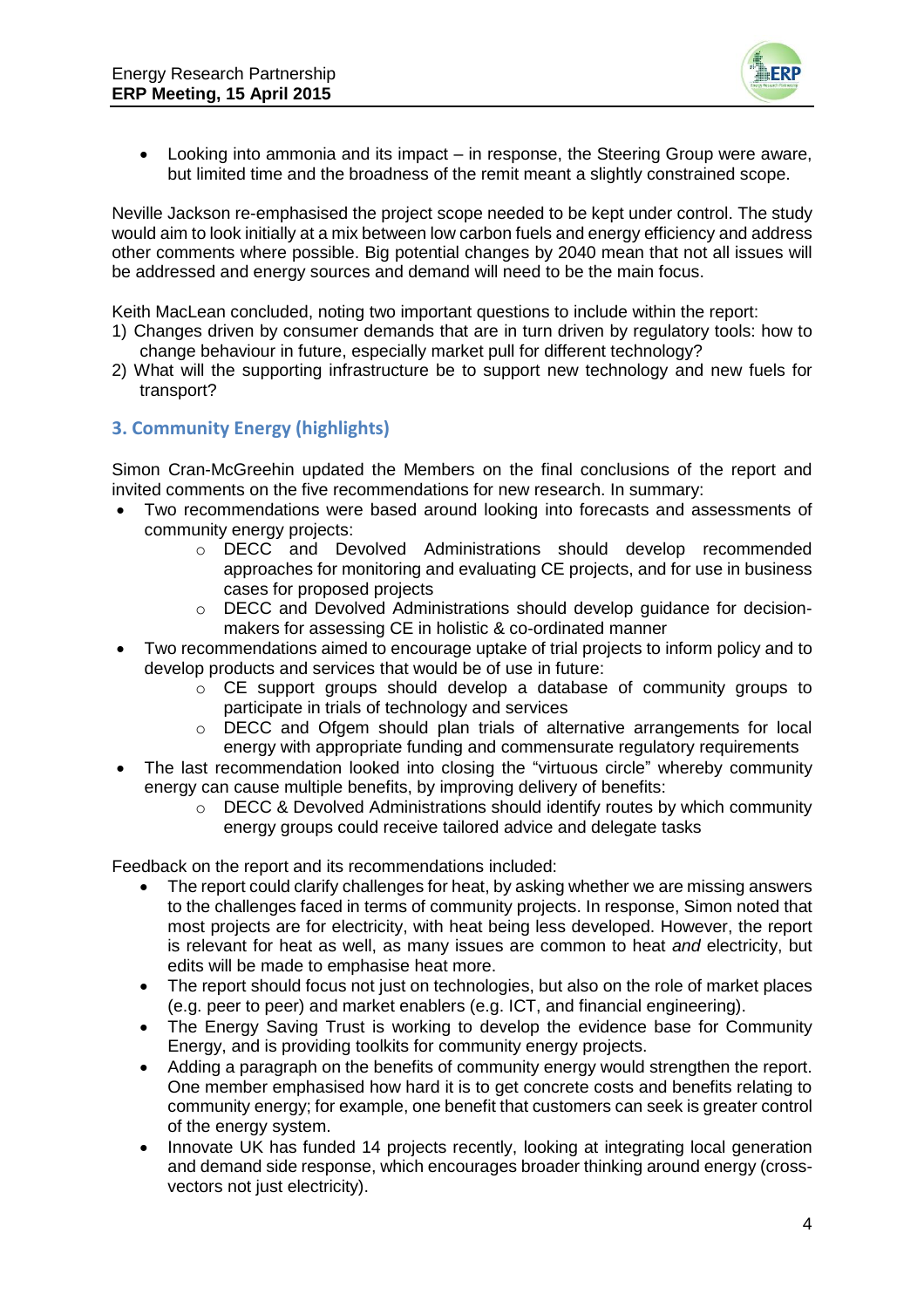

- Community energy could justify a different type or level of energy regulations. It could offer consumer protection via ownership or democratic processes.
- Underlying drivers behind community energy projects and innovation (regulations, costs, etc.) should also be noted, including comments on which ones might be most important in future.

Simon thanked Members for their input and comments. He explained that some recommendations within the report are similar to some made previously by other organisations, but that it is beneficial for the ERP to reinforce these recommendations. He noted that there is great enthusiasm behind community energy, but that there is a need to better understand the full range of costs and benefits, so that more opportunities can be considered and supported where appropriate.

## **4. Promoting Key Issues**

This session considered and discussed key issues that have been identified relating to the energy system based on ERP's recent projects/project work.

Andy Boston covered ERP's role and key messages from recent work. A selection of these included:

- Having the right metrics for decision making which may mean developing better models of the effect of low carbon pathways on economic prosperity and evaluating technologies on the basis of their system wide effects
- Acknowledging the pre-eminence of demand reduction in helping with all aspects of the trilemma and incentivising the right technologies needed to support the grid in a high renewables world.

The importance of Members' participation in steering groups and projects was highlighted and that coordination between the ERP Team, its Members and external bodies is key to ERP's success

Members were asked to consider the key messages they had picked up from ERP's recent work, and to advise on what messages ERP should prioritise. The interactive session which followed was used to assess this.

#### **Action: ERP Analysis Team to circulate document with key messages from recent ERP project work and ask Members to consider these / put forward their views on those that should be prioritised.**

## **5. ERP Projects & Impact (interactive session)**

In this session, questions were posed regarding ERP's role, impact and project work. Members were asked to provide their views using the Mentimeter interactive voting system which allowed everyone to participate via their mobiles or laptops. The questions posed were as follows and results have been noted in order of level of support:

#### **A1. "Where does the UK energy system most need a breakthrough?"**

Answers: Storage, CCS, demand-reduction and integration. Other nominated answers were infrastructure, architecture, through-life-energy, energy-networking, marketplaces, investment, demand, coordination, direction, hydrogen and heat.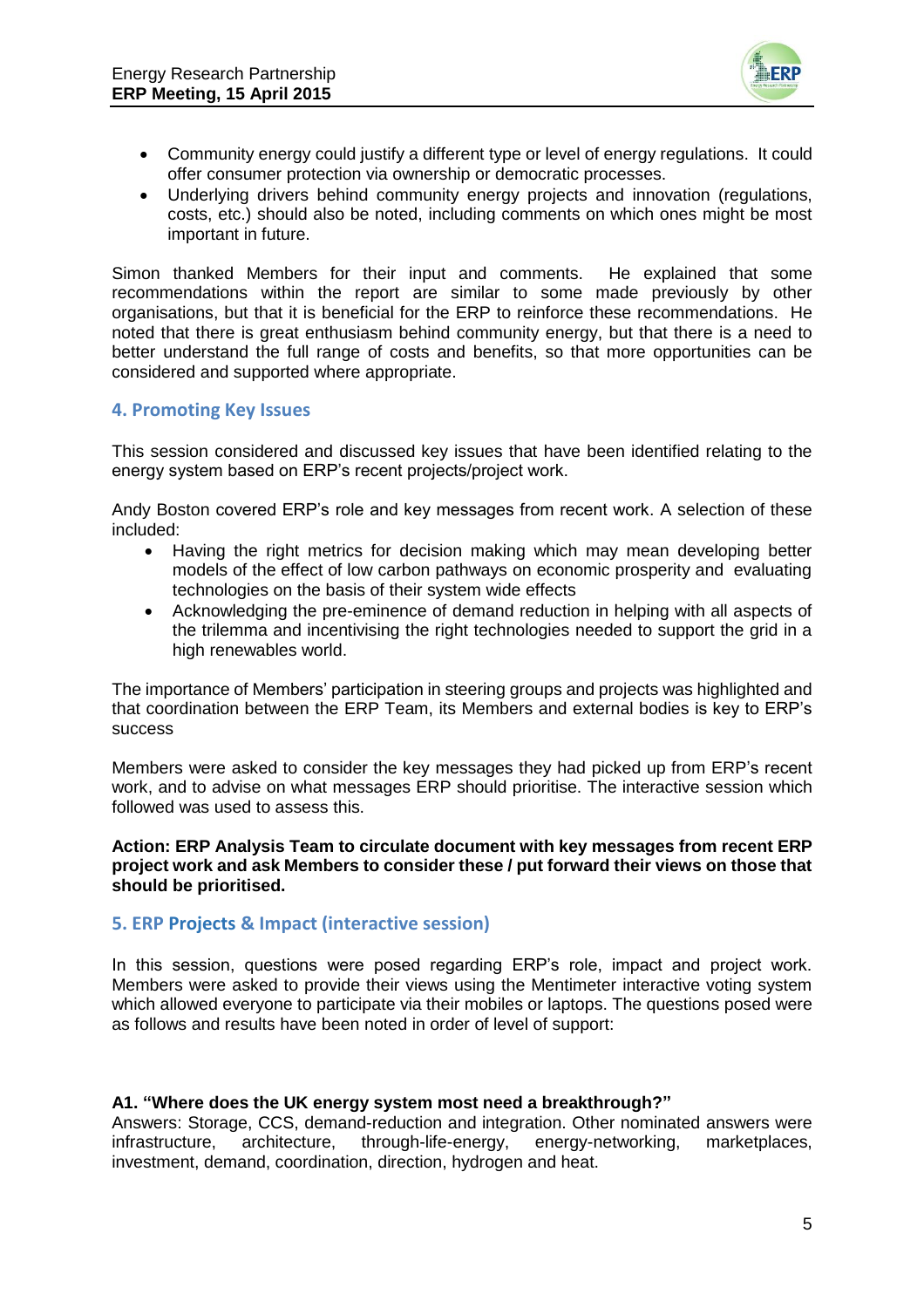

### **A2. "What area should ERP focus on for future projects?"**

Answers: Energy systems, energy demand, social, energy vectors and economic.

#### **A3. "Which sectors would most benefit from ERP's input?"**

Answers: Heat, electricity, transport, built environment and industry and oil & gas.

#### **A4. "Name specific project areas that you would actively participate in"**

Answers: Systems, storage, regulation, strategy, demand, and heat

At the end of this section, it was emphasised that it was the public/private mix of members across the energy system that ensured the value and uniqueness of ERP. Figuring out directions for future innovations would be an important and essential role for the organisation. Members raised the importance of regulatory issues, and how perhaps ERP is not necessarily about identifying new technologies but also about looking into applications.

The next section included the questions:

#### **B1. "ERP's most important role is…"**

Answers: Providing impartial analysis, developing public/private sector consensus, Influencing key research areas, networking opportunities.

#### **B2. "ERP's outputs and activities have been used by my organisation to…"**

Answers: Learn more about a topic, help us influence others, network with others within ERP, influence our own strategy, and network more broadly

#### **B3. "ERP could become more effective by a greater emphasis on…"**

Answers: Follow up activities, presenting at conferences, social media, technical workshops, collaboration, launch events and quick-fire topical analysis

### **B4. "What are ERP's strengths?"**

Answers: Diversity, membership, partnership, breadth, interface, and analysis. Others were cross-sector, long-term, objectivity, academic, honesty, authoritative, public, members, team, depth of work, private.

### **B5. "What are ERP's weaknesses?"**

Answers: Impact, profile, impact beyond report, dissemination, limited resources, and capacity. Others were timidity, flexibility, conservative, over-caution, resource, size, niceness, promoting, complexity of message, and diversity.

Andy brought the session to a close by thanking Members for their input and the outlining the next steps. The conclusions would be collated and analysed by the ERP Analysis Team.

### **6. New Project Idea from HM Treasury – Heat**

This session presented a possible new project on Heat, for which the following overview was provided.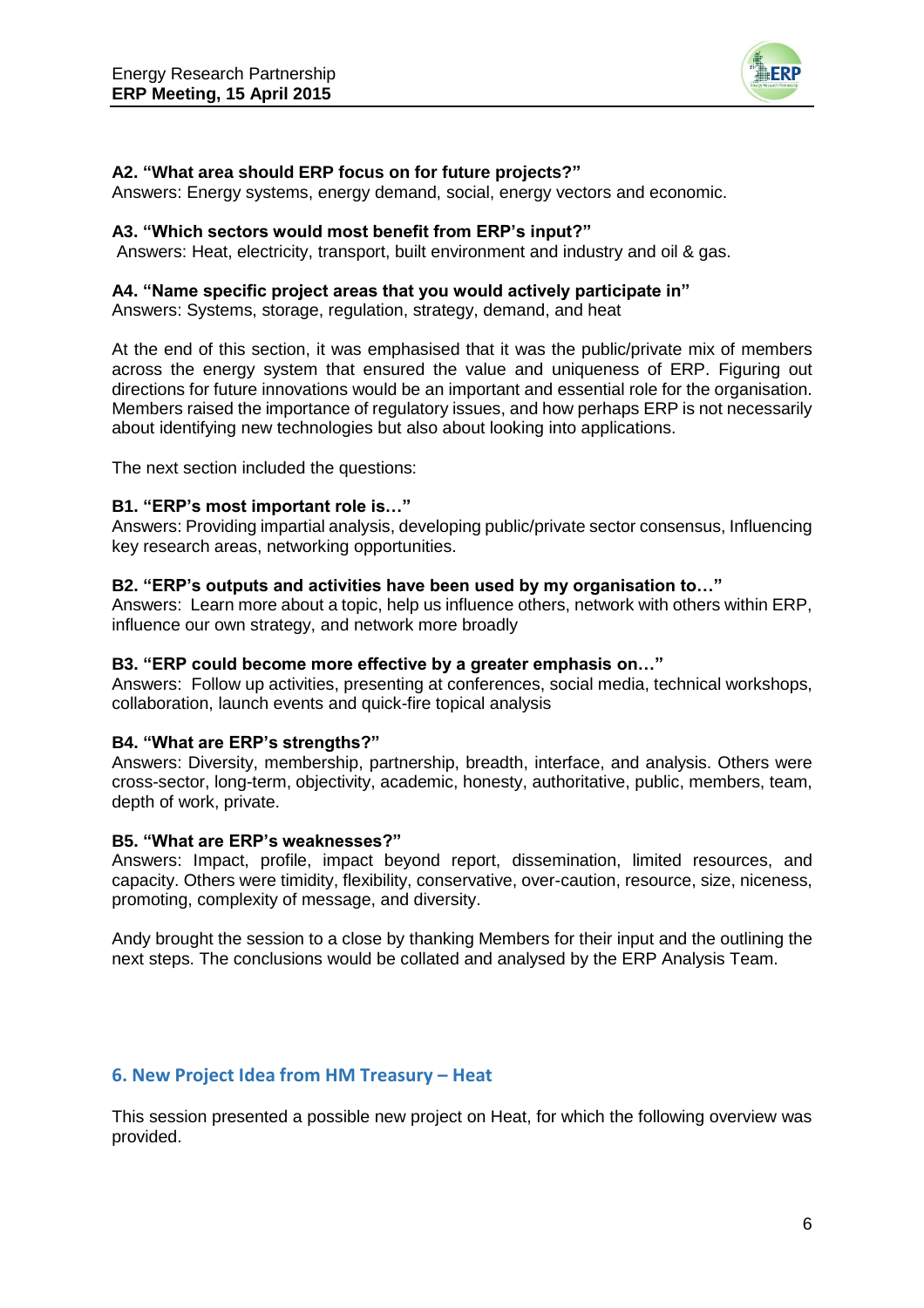

Overview: *the heat sector accounts for around 30% of the UK's CO2 emissions, and over 40% of energy consumption by end use, making heating the single largest reason we consume energy (with transport second). In order to achieve cost effective territorial decarbonisation of the UK, the paradigm so far has been that heat in buildings can achieve deep emissions reductions. This is largely via electrification through the use of heat pumps, with heavy industry having a smaller total potential to decarbonize (what it can achieve would be through using biomass and industrial CCS.* 

*However, there are a number of reasons why a more sophisticated analysis through DECC's heat strategy (2013) and learning from the RHI has led Government to take a more nuanced position on heat for buildings, where heat pumps continue to have a major role but other solutions such as heat networks become much more significant. The heat sector also faces other opportunities and challenges, similar to power and transport, that can affect energy demand and emissions, including: energy efficiency and smart technologies, changing behaviour and trends, sustainability, affordability, air quality, and reliability. Decarbonisation strategies will have to consider these factors, and the impacts upon the energy sector as a whole.* 

Robert Moore from HMT began the presentation by explaining that the objectives of the proposal were to help reach broad strategic decisions on carbon targets while analysing that historically the industry heat sector was an important but lesser known and segmented sector. David Wagstaff (DECC) explained that DECC had recently conducted road maps for each of the heat intensive sectors. DECC & HMT would like to propose that ERP conduct some analysis looking at the medium to long-term decarbonisation across these identified sectors. ERP's expertise could be used to advance a technology boost on heat.

Members were asked for feedback regarding whether they felt that would be an interesting area to work on. If so, views would be taken from HMT and other departments before a final proposal was drawn up.

Keith MacLean then asked for clarification on a few points, including prioritisation of funding, and the need to look beyond industrial heat emission into different sectors.

It was explained that the idea stemmed from joint work/effort by DECC and HMT to help lay down challenges to industry in all sectors to be low carbon whilst remaining competitive and active in UK. It was important to also consider what the ministry itself should be doing, although full conclusions would depend upon the views of a new government and would be constrained by funding limitations.

Members were asked whether they wanted to make an argument against this subject, otherwise the project scope would be put together and Members, particularly from the private sector, would be asked to volunteer to be involved with the project.

One member highlighted how complex this area was to pursue, and how arduous delivering something of value would be. It was suggested to carefully consider elements of international impact (state-of-the-art technologies available in better locations, global carbon perspective, etc.) and that perhaps a few members could be invited to dialogue with ERP to clarify the scope of project and then form the core steering group. The steering group would need a strong understanding of the issue as the investment point was essential here, rather than the technological challenge point.

Another member mentioned Cornwall Energy Island and suggested the project could look into the relocation of industry to areas of high renewable sources, e.g. hot rocks and solar PV.